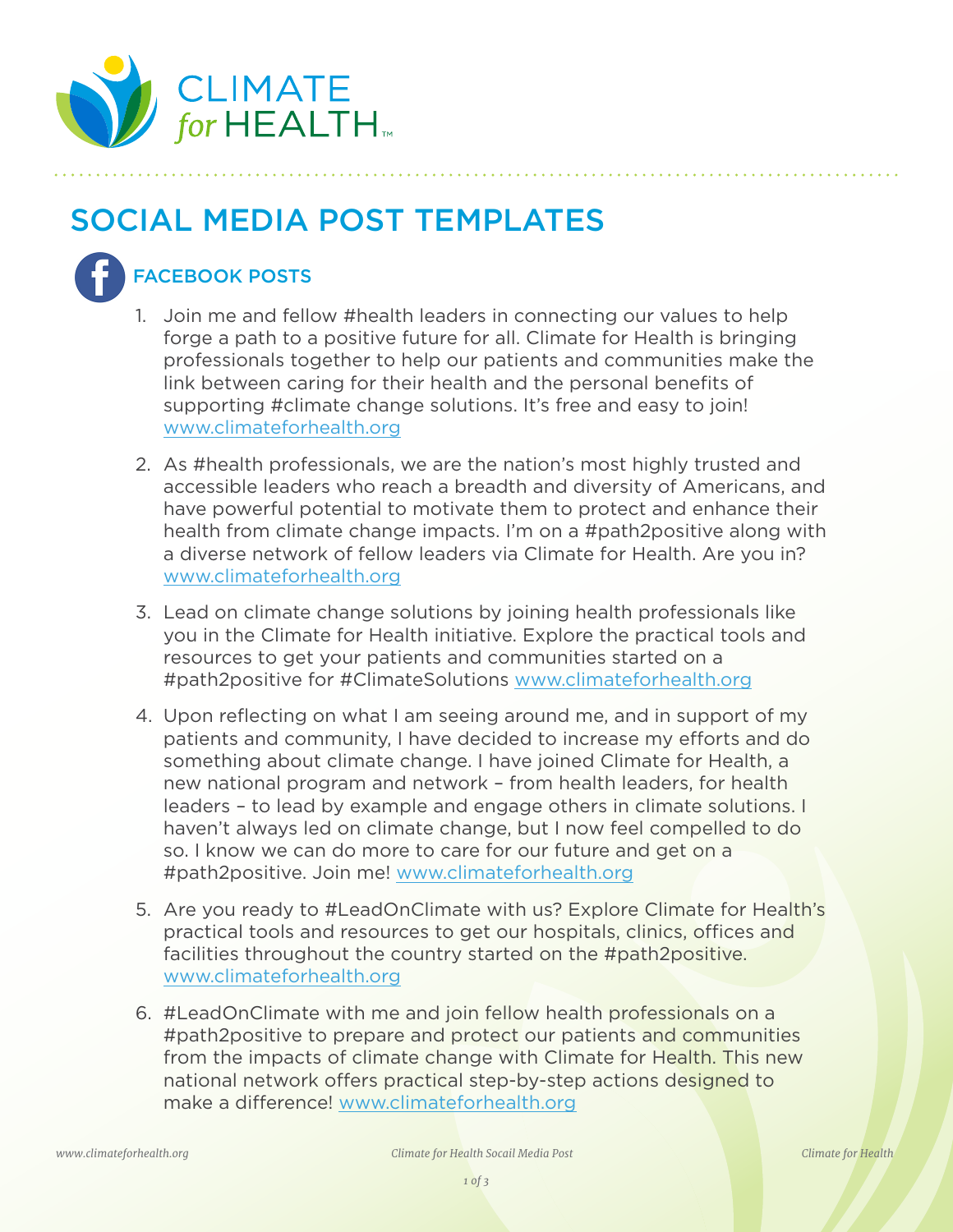- 7. Are you ready to #LeadOnClimate with us? Climate for Health can help you get started with step-by-step actions designed to make a difference with your patients and community! [www.climateforhealth.org](http://www.climateforhealth.org)
- 8. Ready to prepare and protect your patients' and community's health with us? Explore and commit to Climate for Health's #path2positive to receive the resources you need to inspire others and build widespread support for #climatesolutions. [www.climateforhealth.org](http://www.climateforhealth.org)
- 9. Inspire your community to be successful #leaders on climate, just like me. Climate for Health can help you make a difference with easy to accomplish step-by-step actions. Joining is free and simple! #path2positive [www.climateforhealth.org](http://www.climateforhealth.org)
- 10. I learned and so can you! Explore how Climate for Health's #path2positive can assist you to prepare and protect your community's health by leading on #climatesolutions. [www.climateforhealth.org](http://www.climateforhealth.org)
- 11. Climate for Health is a national initiative led by a diverse network of health leaders just like you and me. Become part of a national network committed to working together to achieve climate solutions. Plus, you'll receive the impactful resources you need to inspire your community! [www.climateforhealth.org](http://www.climateforhealth.org)
- 12. Health professionals across the nation are making a difference in climate change. Are you in? Check out Climate for Health: [www.climateforhealth.org](http://www.climateforhealth.org)
- Join me and a diversity of health professionals from the across the nation to lead on climate solutions...it's already working! And it's easy to do with Climate for Health. Find out more: [www.climateforhealth.org](http://www.climateforhealth.org)
- 13. My health professional network is working on climate solutions with Climate for Health, and yours can too! Become a leader and join now at [www.climateforhealth.org](http://www.climateforhealth.org)

*Please contiune to the next page....*